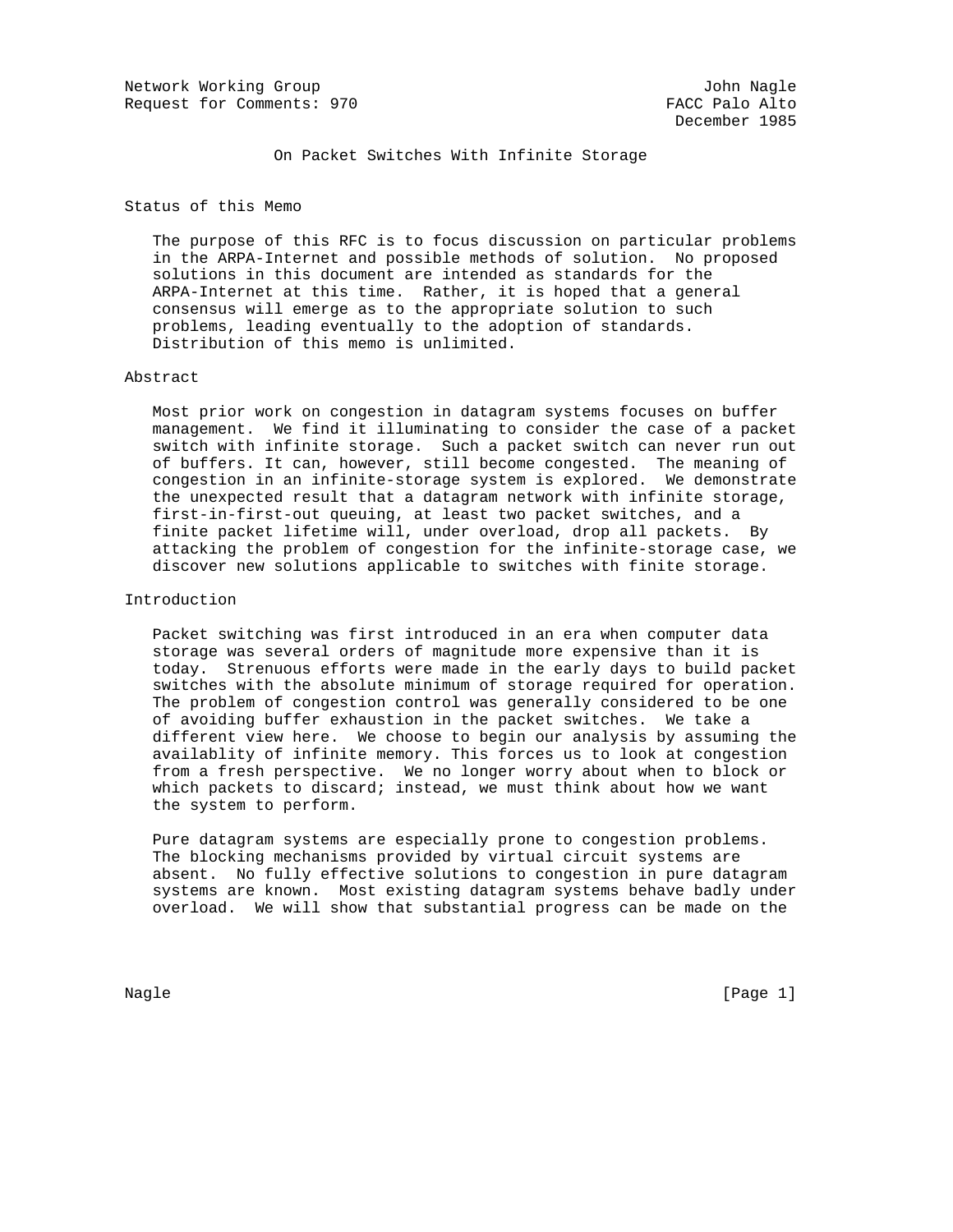congestion control problem even for pure datagram systems when the problem is defined as determining the order of packet transmission, rather than the allocation of buffer space.

### A Packet Switch with Infinite Storage

 Let us begin by describing a simple packet switch with infinite storage. A switch has incoming and outgoing links. Each link has a fixed data transfer rate. Not all links need have the same data rate. Packets arrive on incoming links and are immediately assigned an outgoing link by some routing mechanism not examined here. Each outgoing link has a queue. Packets are removed from that queue and sent on its outgoing link at the data rate for that link. Initially, we will assume that queues are managed in a first in, first out manner.

 We assume that packets have a finite lifetime. In the DoD IP protocol, packets have a time-to-live field, which is the number of seconds remaining until the packet must be discarded as uninteresting. As the packet travels through the network, this field is decremented; if it becomes zero, the packet must be discarded. The initial value for this field is fixed; in the DoD IP protocol, this value is by default 15.

 The time-to-live mechanism prevents queues from growing without bound; when the queues become sufficiently long, packets will time out before being sent. This places an upper bound on the total size of all queues; this bound is determined by the total data rate for all incoming links and the upper limit on the time-to-live.

However, this does not eliminate congestion. Let us see why.

 Consider a simple node, with one incoming link and one outgoing link. Assume that the packet arrival rate at a node exceeds the departure rate. The queue length for the outgoing link will then grow until the transit time through the queue exceeds the time-to-live of the incoming packets. At this point, as the process serving the outgoing link removes packets from the queue, it will sometimes find a packet whose time-to-live field has been decremented to zero. In such a case, it will discard that packet and will try again with the next packet on the queue. Packets with nonzero time-to-live fields will be transmitted on the outgoing link.

 The packets that do get transmitted have nonzero time-to- live values. But once the steady state under overload has been reached, these values will be small, since the packet will have been on the queue for slightly less than the maximum time-to-live. In fact, if

Nagle [Page 2] [Page 2] [Page 2] [Page 2] [Page 2] [Page 2] [Page 2] [Page 2] [Page 2] [Page 2] [Page 2] [Page 2] [Page 2] [Page 2] [Page 2] [Page 2] [Page 2] [Page 2] [Page 2] [Page 2] [Page 2] [Page 2] [Page 2] [Page 2]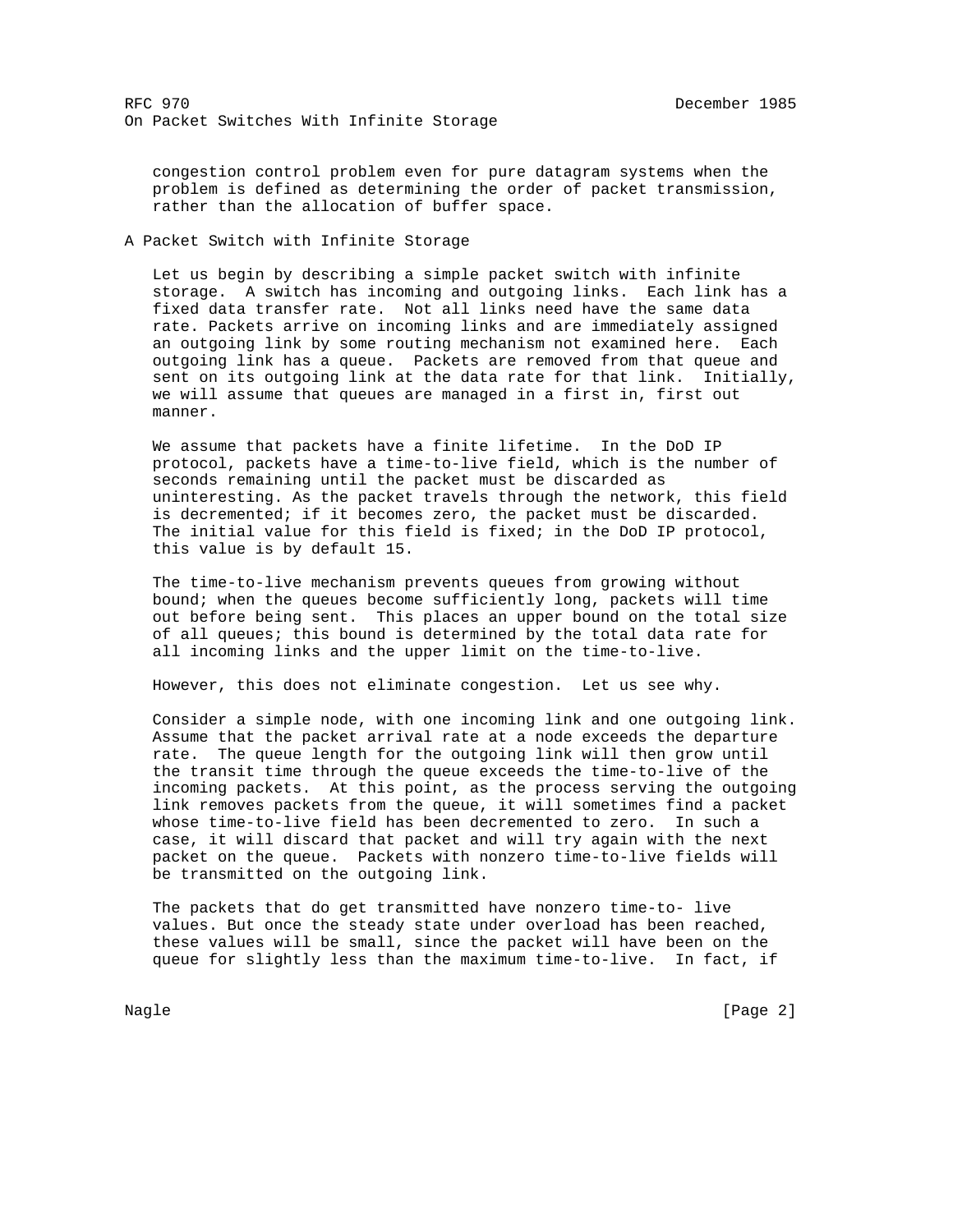the departure rate is greater than one per time-to-live unit, the time-to-live of any forwarded packet will be exactly one. This follows from the observation that if more than one packet is sent per time-to-live unit, consecutive packets on the queue will have time-to-live values that differ by no more than 1. Thus, as the component of the packet switch that removes packets from the queue and either sends them or discards them as expired operates, it will either find packets with negative or zero time to live values (which it will discard) or packets with values of 1, which it will send.

 So, clearly enough, at the next node of the packet switching system, the arriving packets will all have time-to-live values of 1. Since we always decrement the time-to-live value by at least 1 in each node, to guarantee that the time-to-live value decreases as the packet travels through the network, we will in this case decrement it to zero for each incoming packet and will then discard that packet.

 We have thus shown that a datagram network with infinite storage, first-in-first-out queuing, and a finite packet lifetime will, under overload, drop all packets. This is a rather unexpected result. But it is quite real. It is not an artifact of the infinite-buffer assumption. The problem still occurs in networks with finite storage, but the effects are less clearly seen. Datagram networks are known to behave badly under overload, but analysis of this behavior has been lacking. In the infinite-buffer case, the analysis is quite simple, as we have shown, and we obtain considerable insight into the problem.

 One would expect this phenomenon to have been discovered previously. But previous work on congestion control in packet switching systems almost invariably focuses on buffer management. Analysis of the infinite buffer case is apparently unique with this writer.

 This result is directly applicable to networks with finite resources. The storage required to implement a switch that can never run out of buffers turns out to be quite reasonable. Let us consider a pure datagram switch for an ARPANET-like network. For the case of a packet switch with four 56Kb links, and an upper bound on the time-to-live of 15 seconds, the maximum buffer space that could ever be required is 420K bytes <1>. A switch provided with this rather modest amount of memory need never drop a packet due to buffer exhaustion.

 This problem is not just theoretical. We have demonstrated it experimentally on our own network, using a supermini with several megabytes of memory as a switch. We now have experimental evidence that the phenomenon described above occurs in practice. Our first

Nagle [Page 3]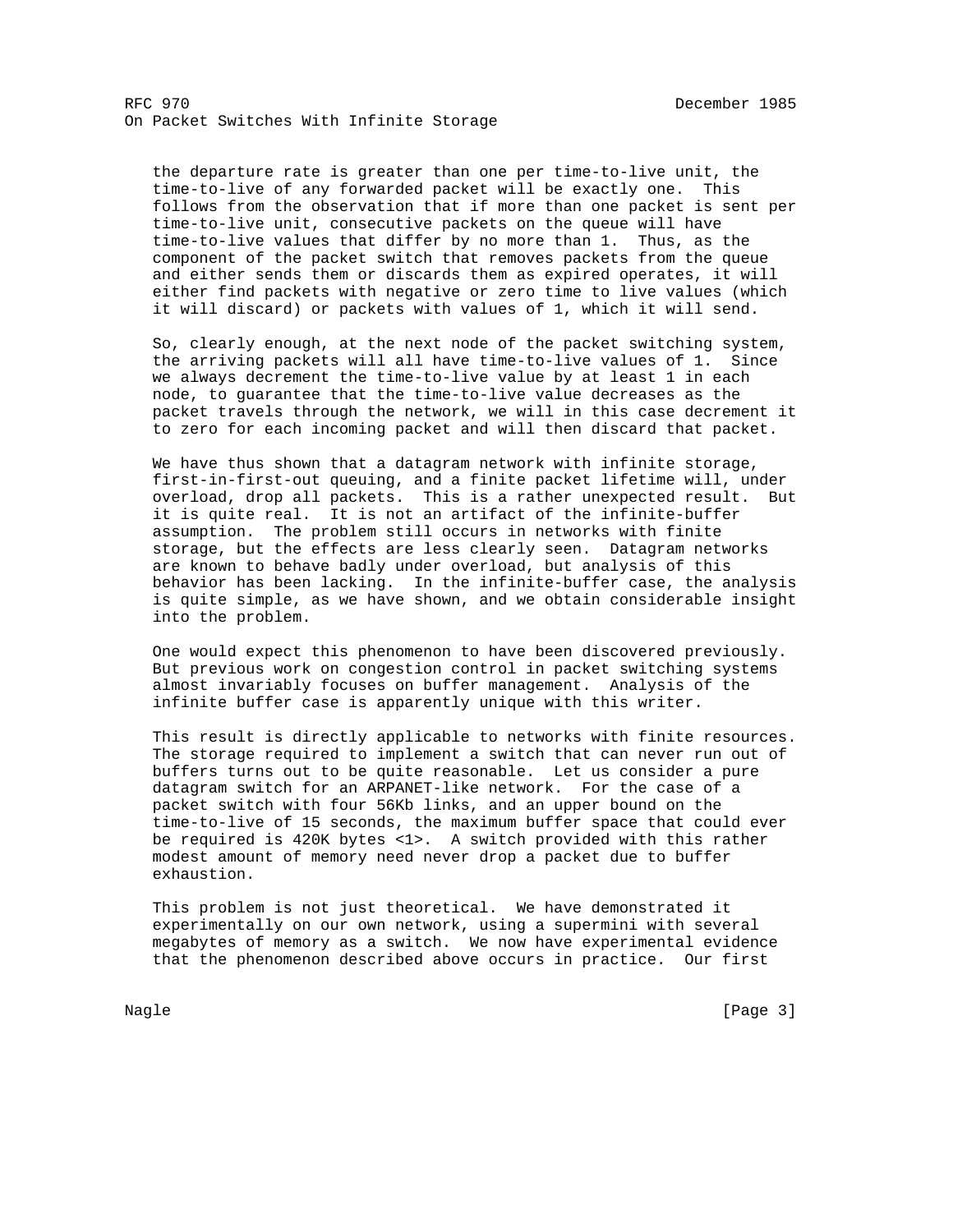experiment, using an Ethernet on one side of the switch and a 9600 baud line on the other, resulted in 916 IP datagrams queued in the switch at peak. However, we were applying the load over a TCP transport connection, and the transport connection timed out due to excessive round trip time before the queue reached the time to live limit, so we did not actually reach the stable state with the queue at the maximum length as predicted by our analysis above. It is interesting that we can force this condition from the position of a user application atop the transport layer (TCP), and this deserves further analysis.

Interaction with Transport Protocols

 We have thus far assumed packet sources that emit packets at a fixed rate. This is a valid model for certain sources such as packet voice systems. Systems that use transport protocols of the ISO TP4 or DoD TCP class, however, ought to be better behaved. The key point is that transport protocols used in datagram systems should behave in such a way as to not overload the network, even where the network has no means of keeping them from doing so. This is quite possible. In a previous paper by this writer [1], the behavior of the TCP transport protocol over a congested network is explored. We have shown that a badly behaved transport protocol implementation can cause serious harm to a datagram network, and discussed how such an implementation ought to behave. In that paper we offered some specific guidance on how to implement a well-behaved TCP, and demonstrated that proper behavior could in some cases reduce network load by an order of magnitude. In summary, the conclusions of that paper are that a transport protocol, to be well behaved, should not have a retransmit time shorter than the current round trip time between the hosts involved, and that when informed by the network of congestion, the transport protocol should take steps to reduce the number of packets outstanding on the connection.

 We reference our earlier work here to show that the network load imposed by a transport protocol is not necessarily fixed by the protocol specification. Some existing implementations of transport protocols are well-behaved. Others are not. We have observed a wide variability among existing TCP implementations. We have reason to suspect that ISO TP4 implementations will be more uniform, given the greater rigidity of the specification, but we see enough open space in the TP4 standard to allow for considerable variability. We suspect that there will be marginal TP4 implementations, from a network viewpoint, just as there are marginal TCP implementations today. These implementations will typically work quite well until asked to operate over a heavily loaded network with significant delays. Then we find out which ones are well-behaved.

Nagle [Page 4] [Page 4] [Page 4] [Page 4] [Page 4] [Page 4] [Page 4] [Page 4] [Page 4] [Page 4] [Page 4] [Page 4] [Page 4] [Page 4] [Page 4] [Page 4] [Page 4] [Page 4] [Page 4] [Page 4] [Page 4] [Page 4] [Page 4] [Page 4]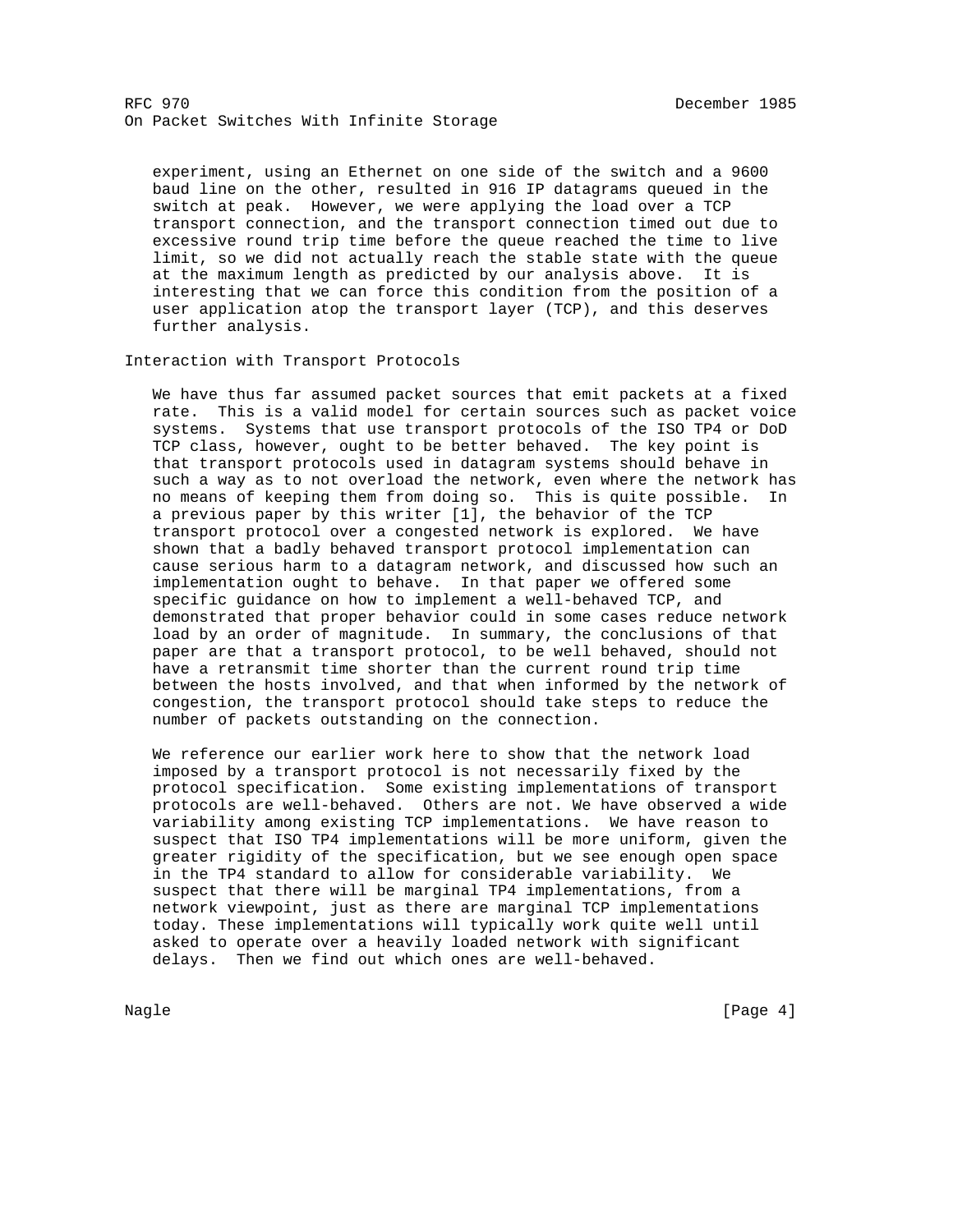Even if all hosts are moderately well-behaved, there is potential for trouble. Each host can normally obtain more network bandwidth by transmitting more packets per unit time, since the first in, first out strategy gives the most resources to the sender of the most packets. But collectively, as the hosts overload the network, total throughput drops. As shown above, throughput may drop to zero. Thus, the optimal strategy for each host is strongly suboptimal for the network as a whole.

Game Theoretic Aspects of Network Congestion

 This game-theory view of datagram networks leads us to a digression on the stability of multi-player games. Systems in which the optimal strategy for each player is suboptimal for all players are known to tend towards the suboptimal state. The well-known prisoner's dilemma problem in game theory is an example of a system with this property. But a closer analogue is the tragedy of the commons problem in economics. Where each individual can improve their own position by using more of a free resource, but the total amount of the resource degrades as the number of users increases, self-interest leads to overload of the resource and collapse. Historically this analysis was applied to the use of common grazing lands; it also applies to such diverse resources as air quality and time-sharing systems. In general, experience indicates that many-player systems with this type of instability tend to get into serious trouble.

 Solutions to the tragedy of the commons problem fall into three classes: cooperative, authoritarian, and market solutions. Cooperative solutions, where everyone agrees to be well-behaved, are adequate for small numbers of players, but tend to break down as the number of players increases. Authoritarian solutions are effective when behavior can be easily monitored, but tend to fail if the definition of good behavior is subtle. A market solution is possible only if the rules of the game can be changed so that the optimal strategy for players results in a situation that is optimal for all. Where this is possible, market solutions can be quite effective.

 The above analysis is generally valid for human players. In the network case, we have the interesting situation that the player is a computer executing a preprogrammed strategy. But this alone does not insure good behavior; the strategy in the computer may be programmed to optimize performance for that computer, regardless of network considerations. A similar situation exists with automatic redialing devices in telephony, where the user's equipment attempts to improve performance over an overloaded network by rapidly redialing failed calls. Since call-setup facilities are scarce resources in telephone systems, this can seriously impact the network; there are countries

Nagle [Page 5] [Page 5]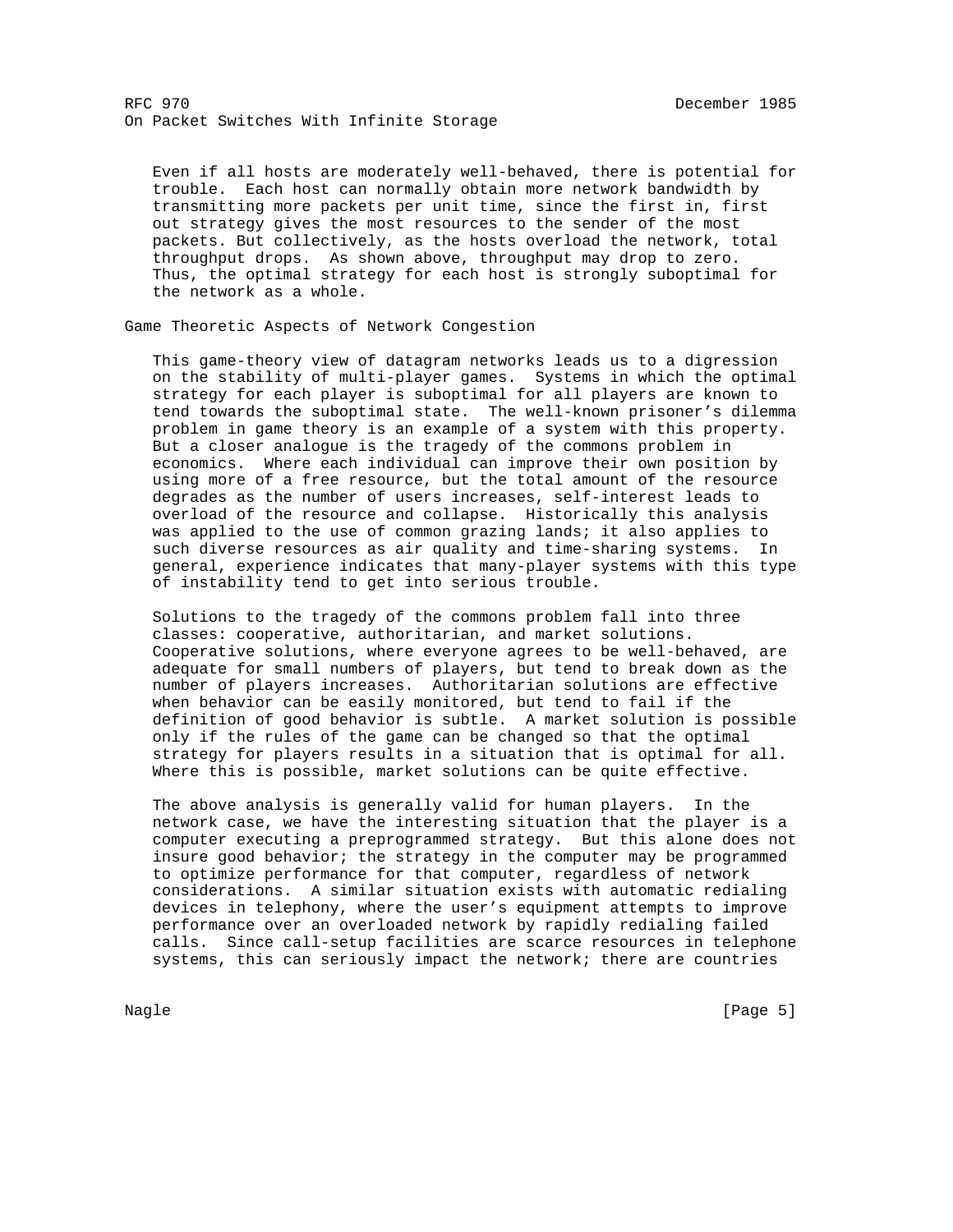that have been forced to prohibit such devices. (Brazil, for one). This solution by administrative fiat is sometimes effective and sometimes not, depending on the relative power of the administrative authority and the users.

 As transport protocols become more commercialized and competing systems are available, we should expect to see attempts to tune the protocols in ways that may be optimal from the point of view of a single host but suboptimal from the point of view of the entire network. We already see signs of this in the transport protocol implementation of one popular workstation manufacturer.

 So, to return to our analysis of a pure datagram internetwork, an authoritarian solution would order all hosts to be "well-behaved" by fiat; this might be difficult since the definition of a well-behaved host in terms of its externally observed behavior is subtle. A cooperative solution faces the same problem, along with the difficult additional problem of applying the requisite social pressures in a distributed system. A market solution requires that we make it pay to be well-behaved. To do this, we will have to change the rules of the game.

Fairness in Packet Switching Systems

 We would like to protect the network from hosts that are not well-behaved. More specifically, we would like, in the presence of both well-behaved and badly-behaved hosts, to insure that well-behaved hosts receive better service than badly-behaved hosts. We have devised a means of achieving this.

 Let us consider a network that consists of high-bandwidth pure-datagram local area networks without flow control (Ethernet and most IEEE 802.x datagram systems are of this class, whether based on carrier sensing or token passing), hosts connected to these local area networks, and an interconnected wide area network composed of packet switches and long-haul links. The wide area network may have internal flow control, but has no way of imposing mandatory flow control on the source hosts. The DoD Internet, Xerox Network Systems internetworks, and the networks derived from them fit this model.

 If any host on a local area network generates packets routed to the wide area network at a rate greater than the wide area network can absorb them, congestion will result in the packet switch connecting the local and wide area networks. If the packet switches queue on a strictly first in, first out basis, the badly behaved host will interfere with the transmission of data by other, better-behaved hosts.

Nagle [Page 6] [Page 6] [Page 6] [Page 6] [Page 6] [Page 6] [Page 6] [Page 6] [Page 6] [Page 6] [Page 6] [Page 6] [Page 6] [Page 6] [Page 6] [Page 6] [Page 6] [Page 6] [Page 6] [Page 6] [Page 6] [Page 6] [Page 6] [Page 6]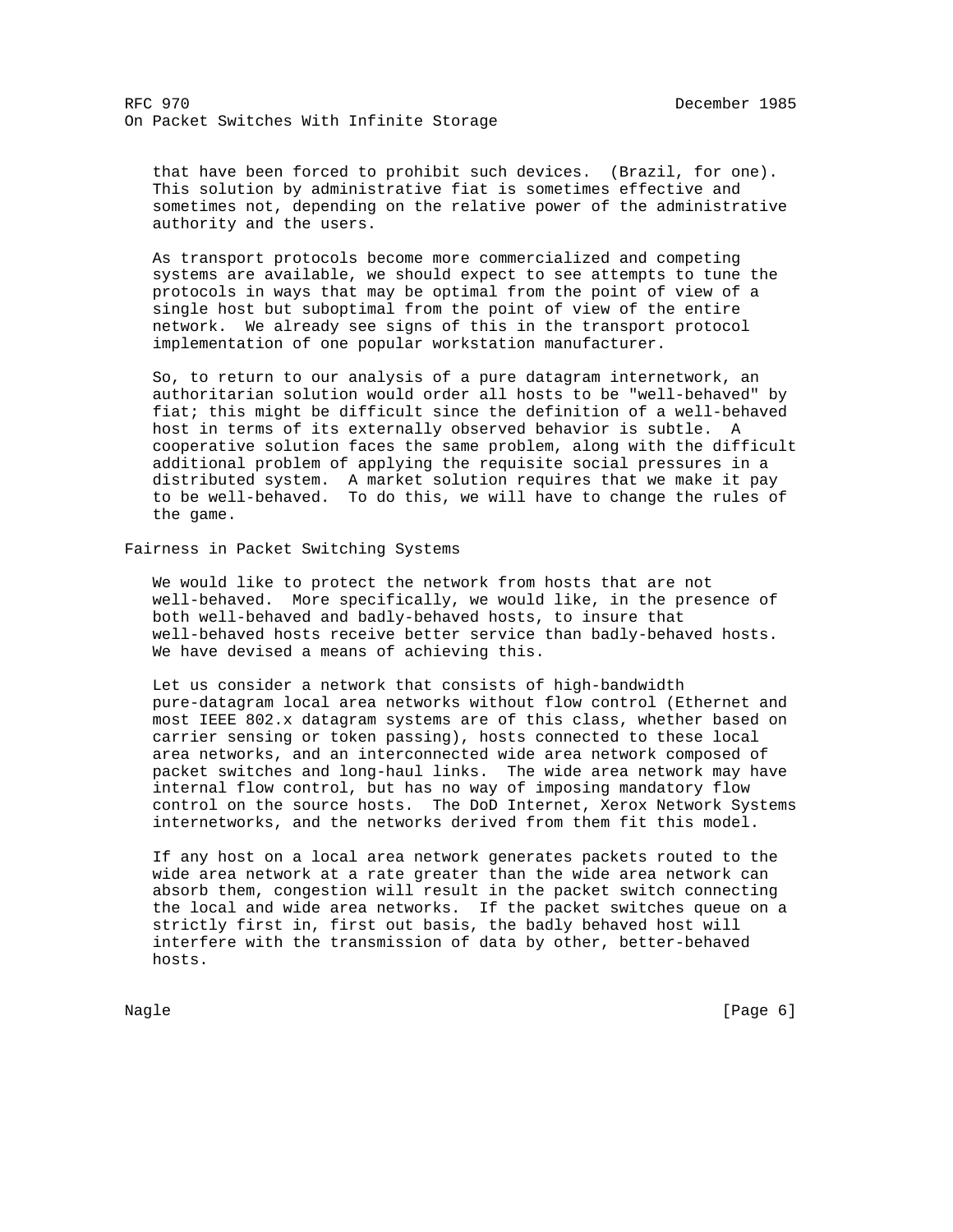We introduce the concept of fairness. We would like to make our packet switches fair; in other words, each source host should be able to obtain an equal fraction of the resources of each packet switch. We can do this by replacing the single first in, first out queue associated with each outgoing link with multiple queues, one for each source host in the entire network. We service these queues in a round- robin fashion, taking one packet from each non-empty queue in turn and transmitting the packets with positive time to live values on the associated outgoing link, while dropping the expired packets. Empty queues are skipped over and lose their turn.

 This mechanism is fair; outgoing link bandwidth is parcelled out equally amongst source hosts. Each source host with packets queued in the switch for the specified outgoing link gets exactly one packet sent on the outgoing link each time the round robin algorithm cycles. So we have implemented a form of load-balancing.

 We have also improved the system from a game theory point of view. The optimal strategy for a given host is no longer to send as many packets as possible. The optimal strategy is now to send packets at a rate that keeps exactly one packet waiting to be sent in each packet switch, since in this way the host will be serviced each time the round-robin algorithm cycles, and the host's packets will experience the minimum transit delay. This strategy is quite acceptable from the network's point of view, since the length of each queue will in general be between 1 and 2.

 The hosts need advisory information from the network to optimize their strategies. The existing Source Quench mechanism in DoD IP, while minimal, is sufficient to provide this. The packet switches should send a Source Quench message to a source host whenever the number of packets in the queue for that source host exceeds some small value, probably 2. If the hosts act to keep their traffic just below the point at which Source Quench messages are received, the network should run with mean queue lengths below 2 for each host.

 Badly-behaved hosts can send all the datagrams they want, but will not thereby increase their share of the network resources. All that will happen is that packets from such hosts will experience long transit times through the network. A sufficiently badly-behaved host can send enough datagrams to push its own transit times up to the time to live limit, in which case none of its datagrams will get through. This effect will happen sooner with fair queuing than with first in, first out queuing, because the badly- behaved host will only obtain a share of the bandwidth inversely proportional to the number of hosts using the packet switch at the moment. This is much

Nagle [Page 7] [Page 7] [Page 7] [Page 7] [Page 7] [Page 7] [Page 7] [Page 7] [Page 7] [Page 7] [Page 7] [Page 7] [Page 7] [Page 7] [Page 7] [Page 7] [Page 7] [Page 7] [Page 7] [Page 7] [Page 7] [Page 7] [Page 7] [Page 7]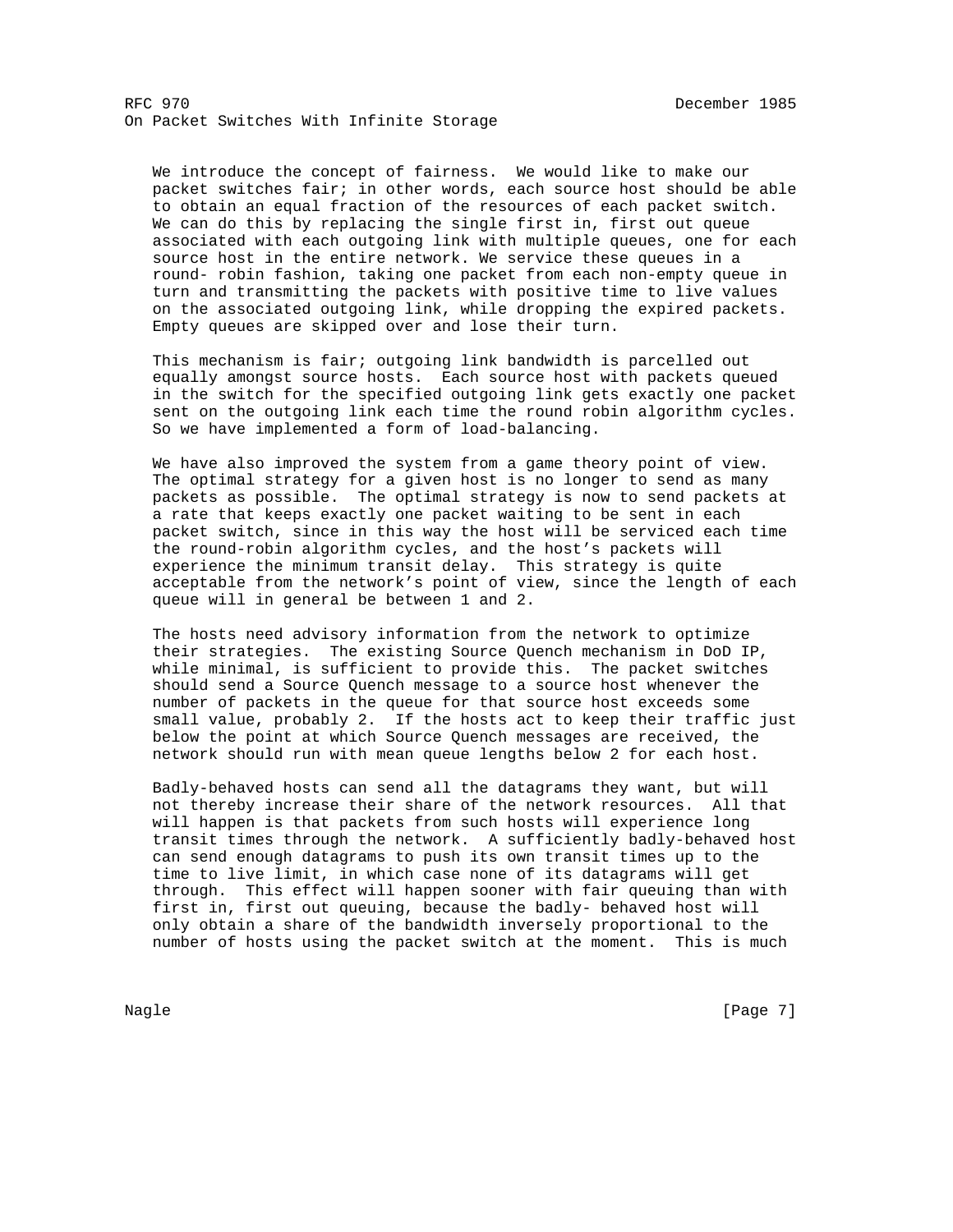less than the share it would have under the old system, where more verbose hosts obtained more bandwidth. This provides a strong incentive for badly-behaved hosts to improve their behavior.

 It is worth noting that malicious, as opposed to merely badly-behaved, hosts, can overload the network by using many different source addresses in their datagrams, thereby impersonating a large number of different hosts and obtaining a larger share of the network bandwidth. This is an attack on the network; it is not likely to happen by accident. It is thus a network security problem, and will not be discussed further here.

 Although we have made the packet switches fair, we have not thereby made the network as a whole fair. This is a weakness of our approach. The strategy outlined here is most applicable to a packet switch at a choke point in a network, such as an entry node of a wide area network or an internetwork gateway. As a strategy applicable to an intermediate node of a large packet switching network, where the packets from many hosts at different locations pass through the switch, it is less applicable. The writer does not claim that the approach described here is a complete solution to the problem of congestion in datagram networks. However, it presents a solution to a serious problem and a direction for future work on the general case.

## Implementation

 The problem of maintaining a separate queue for each source host for each outgoing link in each packet switch seems at first to add considerably to the complexity of the queuing mechanism in the packet switches. There is some complexity involved, but the manipulations are simpler than those required with, say, balanced binary trees. One simple implementation involves providing space for pointers as part of the header of each datagram buffer. The queue for each source host need only be singly linked, and the queue heads (which are the first buffer of each queue) need to be doubly linked so that we can delete an entire queue when it is empty. Thus, we need three pointers in each buffer. More elaborate strategies can be devised to speed up the process when the queues are long. But the additional complexity is probably not justified in practice.

 Given a finite buffer supply, we may someday be faced with buffer exhaustion. In such a case, we should drop the packet at the end of the longest queue, since it is the one that would be transmitted last. This, of course, is unfavorable to the host with the most datagrams in the network, which is in keeping with our goal of fairness.

Nagle [Page 8] [Page 8]